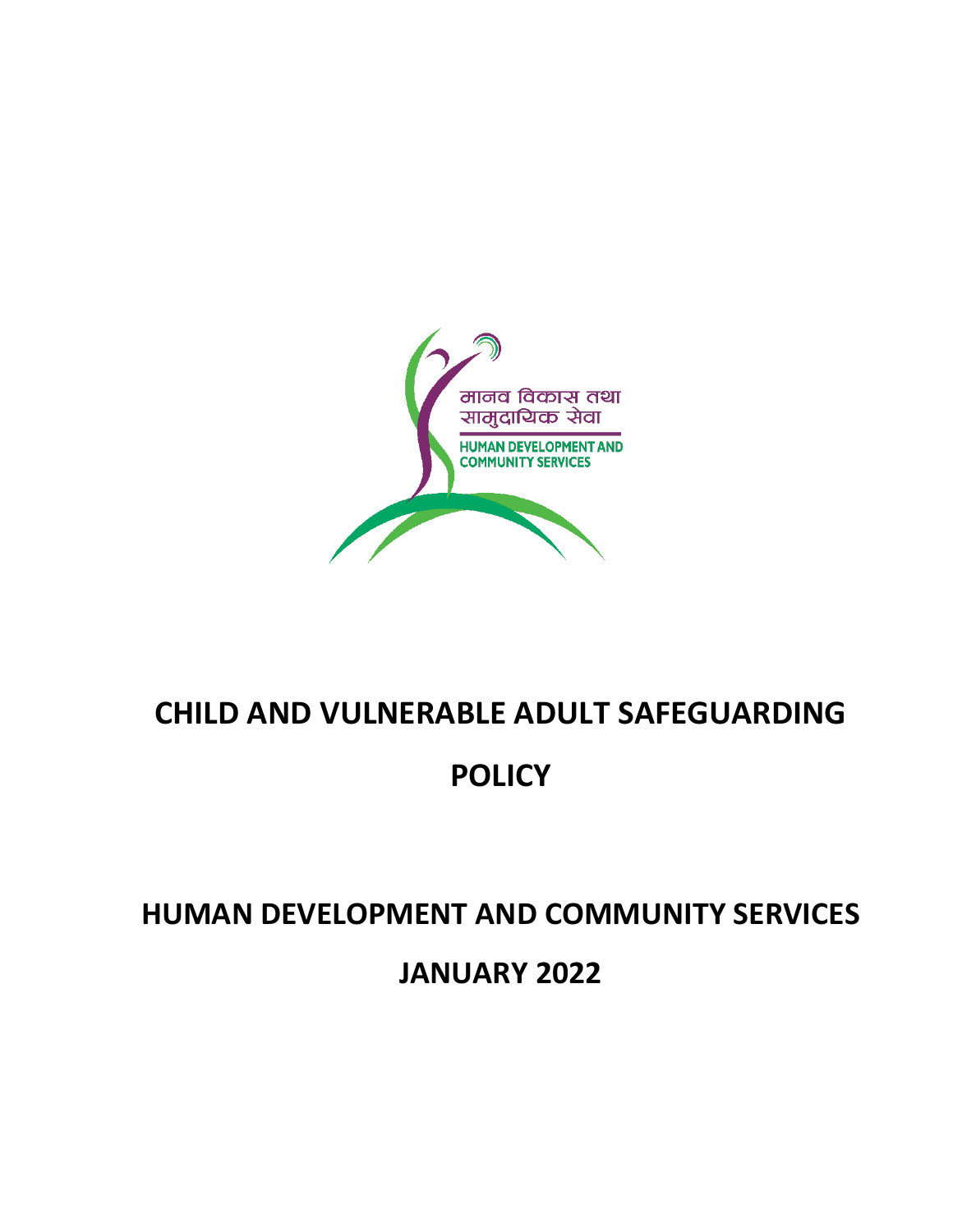#### **Contents**

- 1. Introduction
- 2. Scope of the policy
- 3. Safeguarding Principles
- 4. Prevention of Sexual, Exploitation and Abuse
- 5. Complaints and Reporting
- 6. Complaint Handling Procedure
- 7. Investigation Process
- 8. Data Protection
- 9. Monitoring and Evaluation

Appendices:

- A. Code of Conduct
- B. Reporting Flowchart
- C. Reporting Form
- D. Definitions of Terms

#### **1. Introduction**

Human Development and Community Services (HDCS) is a Nepali nonprofit and non-governmental organization working in three primary sectors of health, education, and community development.

HDCS believes that every child and adult has the right to protection and to live in a safe environment, regardless of race, religion, ethnicity, disability, age, displacement, caste, gender, sexual orientation, and economic status. HDCS is committed to the safety and well-being of every individual and promotes the dignity of all vulnerable people. HDCS is committed to protect children, young people and the most marginalized and vulnerable adults from unintended harm and abuse and ensure that our practices minimize the risk of all harm.

Our goal through this policy is to protect any child and vulnerable adult from falling victim to abuse. Every person working for HDCS or related to the activities of our organization is responsible for helping to protect children and vulnerable adults from harm, exploitation and abuse. Our objective is to create and maintain a protective environment for children and vulnerable adults while delivering our services.

This Child and Vulnerable Adult Safeguarding Policy provides a framework of guidelines on which the members of the organization or anyone in relation to the organization, who have access to children and vulnerable adults or their personal information through his/her own affiliation with HDCS are required to follow these standards that protect children and vulnerable adults from harm, abuse and help create a child and vulnerable adult friendly environment. Associations with anyone found to be engaging in abusive and exploitative relationships with children and vulnerable adults will be broken immediately and legal action will be taken.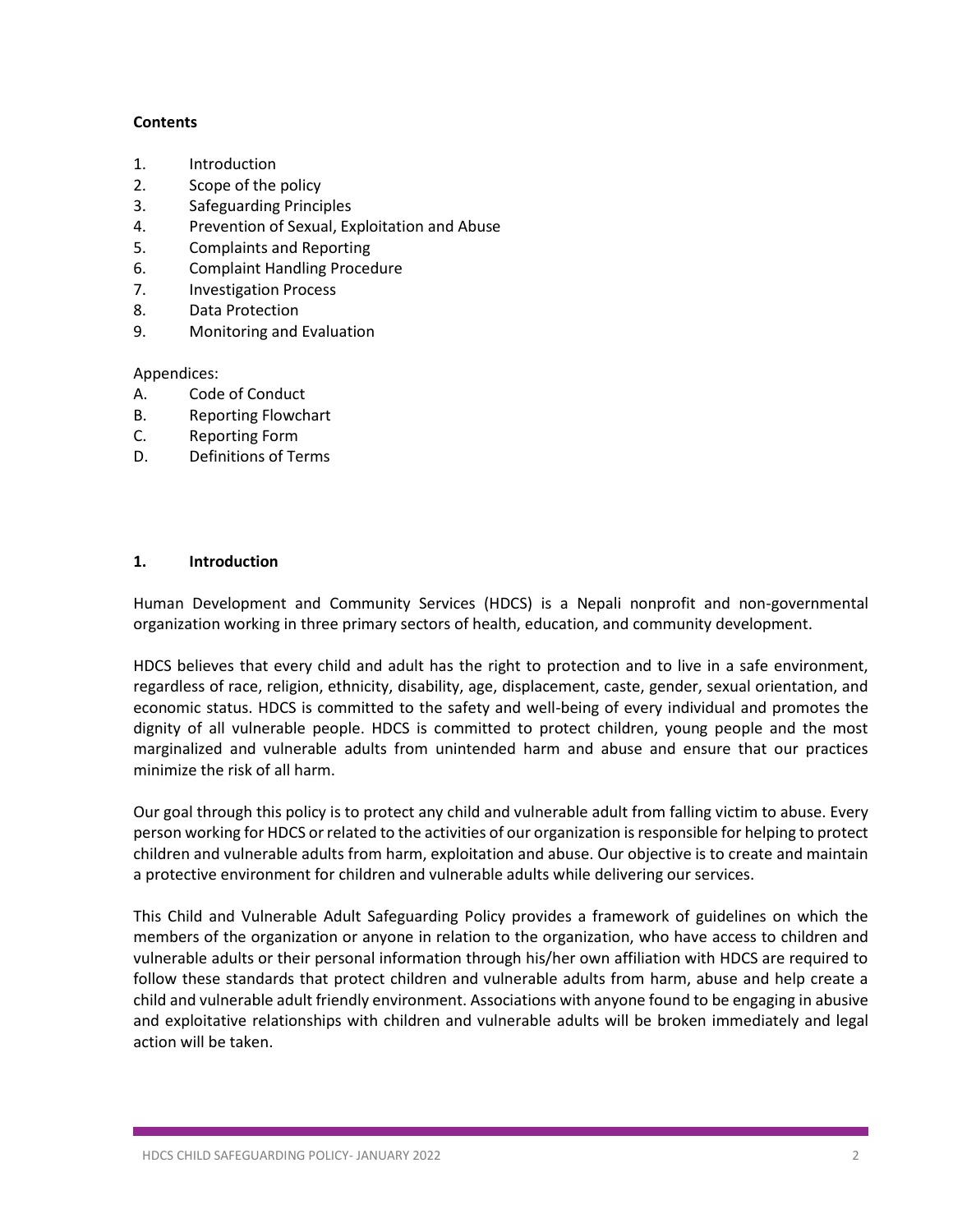HDCS will work with local law enforcement authorities, government departments, INGOs/NGOs and Local Civil Society organizations to promote safer communities, prevent harm and abuse and to deal with suspected or actual cases of abuse.

HDCS is committed to bringing awareness of child and vulnerable adult abuse and exploitation, shared with our partners, to create and maintain a protected environment for our children and vulnerable adults. This policy will be reviewed every two years and at times when necessary to develop and improve protocols and implementation. The Board of Directors herein referred to as the Executive Committee holds the right to approve and make changes to the policy. This policy has been approved by the Executive Committee. Report on incidences relating to protection of children and vulnerable adults will be reported by the Internal Management Team (IMT) to the Executive Committee (EC) on a quarterly basis. The IMT effectively will embody the responsibility of evaluating and overseeing the implementation of this policy thereby acting in the capacity as the Safeguarding Committee. The Central Safeguarding Focal Person (CSFP) will report to IMT or ED directly regarding any concerns of issues. All HDCS projects may also develop operational policies which implement similar or superior policies and procedures to guide the implementation of child and vulnerable safeguarding standards.

In this policy document child refers to any person under the age of 18 as defined in the UN Convention on the Rights of the Child (UNCRC) and vulnerable adult is someone who is 18 years or over who may be in need of community care due to a mental health problem, learning disability, physical disability, age or illness and as a result, they may find it difficult to protect themselves from abuse. For more definitions please refer to Appendix D.

This policy combines and supersedes previous policies: Child Safeguarding Policy and Prevention of Sexual Assault and Harassment (PSEAH).

#### **2. Scope of the policy**

Personnel who have a contractual agreement with HDCS, or any volunteers with direct contact with children and/or vulnerable adults through one of our projects, are bound to abide by this policy and the Child and Vulnerable Adult Safeguarding Code of Conduct. All such personnel will be required to read this policy and sign the Code of Conduct (COC) before association with HDCS. All heads of projects are accountable for the implementation of this Safeguarding Policy in their project location.

More specifically, this policy applies to:

- a. HDCS personnel from Headquarters (HQ) and these projects and programs:
	- Asha Bal Bikash Sewa (ABBS)
	- Chaurjahari Hospital Rukum (CHR)
	- Community Based Rehabilitation Center Rukum (CBR Rukum)
	- Community Radio Initiative Nepal (CoRIN)
	- District Hospital Lamjung (DHL)
	- Gunjaman Singh Hospital Chitwan (GHC)
	- Kathmandu International Study Centre (KISC)
	- KISC Education Quality Improvement Programme (KISC EQUIP)
	- Public Health Program (PHP)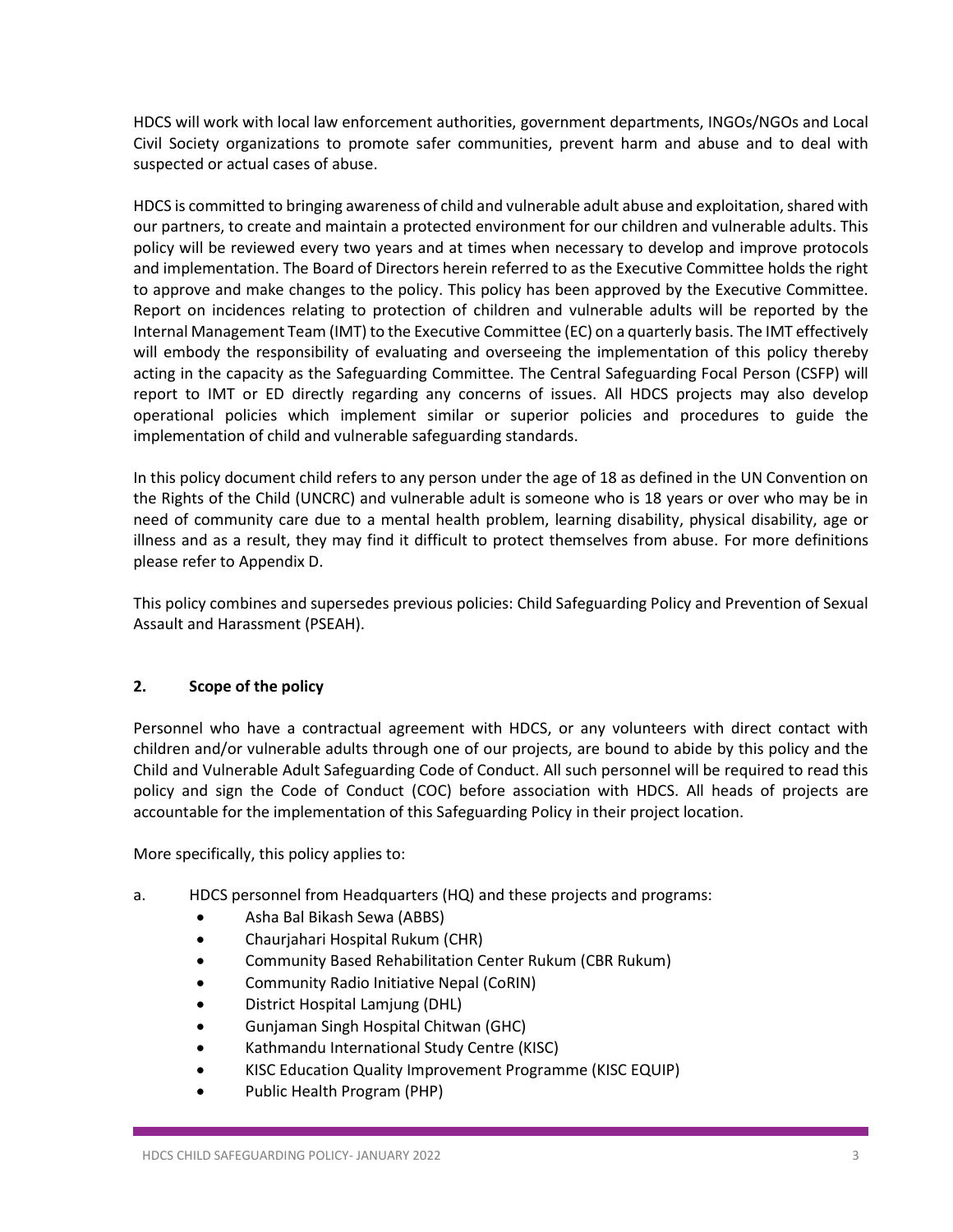- Water Sanitation & Hygiene in Chepang Community (WASH Chepang)
- WASH and Livelihood Rukum (WALI Rukum)
- b. Volunteers including:
	- foreign and long-term volunteers on a HDCS visa
	- foreign or local short-term volunteers
	- foreign or local volunteers or any visitors of projects where children and vulnerable adults are present
- c. Personnel from local partner organizations subcontracted by HDCS
- d. Individual contractors and consultants
- e. Multilateral organizations and bilateral donor partners funding the organization
- f. Media/journalists

#### **3. Safeguarding Principles**

HDCS' Safeguarding Principles are:

- Safeguard the well‐being of all individuals
- Respect and promote dignity of the poor and equal treatment regardless of ethnicity, creed, gender, sexual orientation, age or disability
- All children and vulnerable adults have the right to protection from all kinds of abuse and exploitation
- HDCS has a duty of care to children and vulnerable adults with whom they work, are in contact with, or who are affected by their work and operations
- HDCS has a responsibility to help partner(s) meet the minimum requirement on protection
- HDCS is responsible to ensure protective and safe environments to its beneficiaries.
- All activity is done in the best interests and benefits of the children/vulnerable adults.
- Ensure all staff, partners, beneficiaries, suppliers understand the meaning of safeguarding

#### 4. **Prevention of Sexual, Exploitation and Abuse (PSEAH)**

HDCS abides by these principles that reflect good practice with regards to PSEAH:

- 1. Zero Tolerance
- 2. Strong Leadership accelerates culture change
- 3. Victim/Survivor needs to be prioritized
- 4. Preventing sexual abuse and harassment is a shared responsibility
- 5. Gender inequality and other power imbalances are addressed
- 6. Stronger reporting will enhance accountability and transparency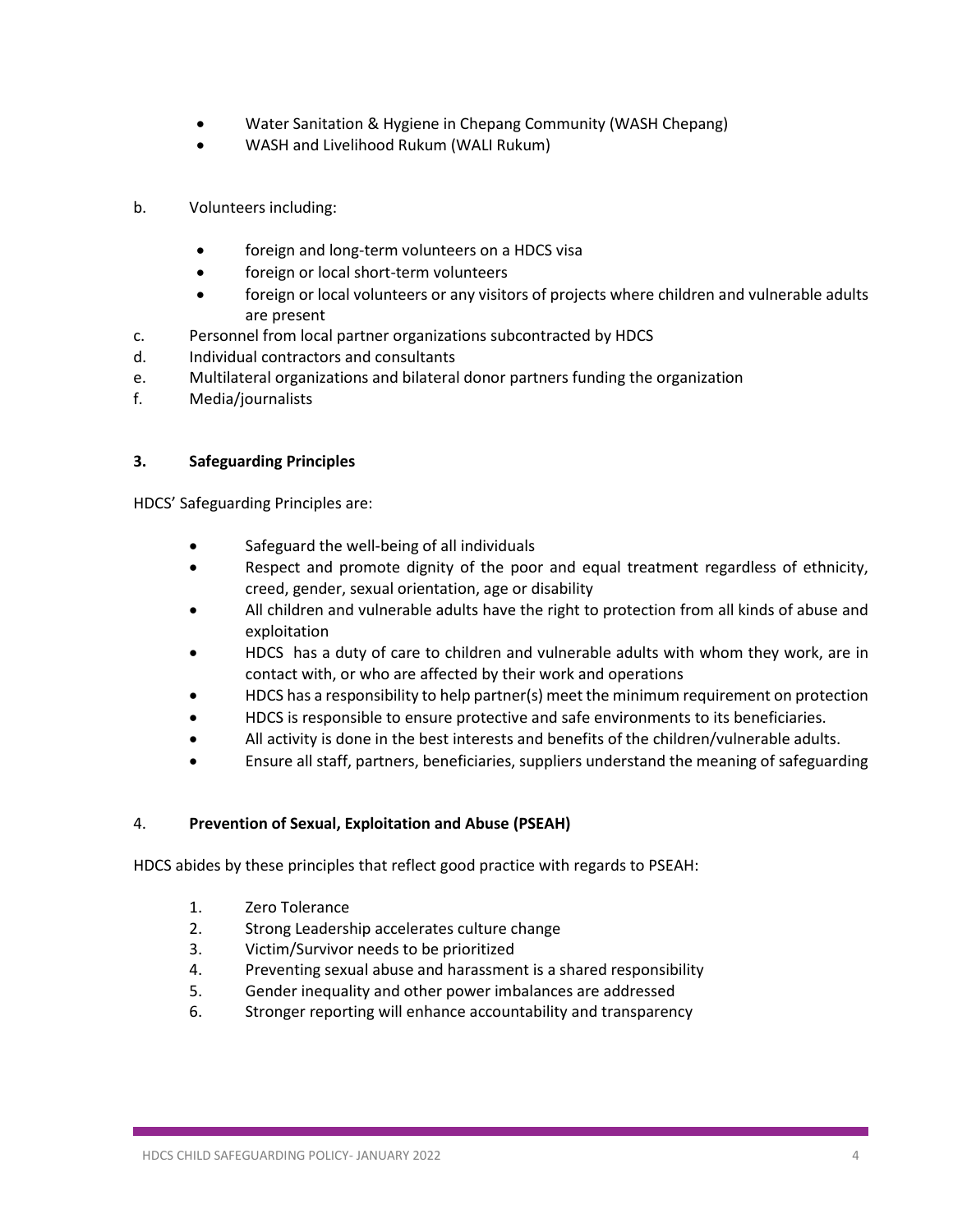In order to ensure safeguarding of children and vulnerable adults, the following prevention activities will be carried out.

#### **A. Guidelines for Images and Media**

- HDCS has a consent form that must be available to all HDCS personnel
- Obtain informed consent from the child/vulnerable adult and their parent/guardian before photographing or filming any child or adult at risk
- Obtain written permission from HDCS for external media sharing
- Respect local traditions or restrictions for reproducing personal images before photographing or filming any children or adults at risk
- Ensure images are honest representations of the context and the facts
- Not to present children and vulnerable adults as victims but to ensure their dignity
- Ensure children and vulnerable adults are dressed appropriately and are not in sexually suggestive poses
- Not to use sensitive information about the child's or vulnerable adult's name or location
- Use computers, mobile phones, video cameras, cameras, or social media appropriately and not to exploit or harass children or vulnerable adults
- No social networking with students. If project activity related then only with consent and prior knowledge of their parent/guardian. *(In the case of education project)*
- Ensure that there are no names, locations or other identifying information used when publishing any form of communication about a child or vulnerable adult
- Ensure that all images of children and vulnerable adults are stored safely and only accessible to those with permission to use them.
- HDCS discourages direct, un-facilitated, undocumented communication through social media without HDCS' knowledge between HDCS' personnel and children or vulnerable adults.

#### **B. Recruitment and Screening**

HDCS will ensure safe recruitment practices by strict screening, verbal reference checks, and background checks.

All HDCS personnel who have access to children and vulnerable adult or their personal information through his/her own affiliation with HDCS will follow these measures:

- a. Having clear job descriptions for all staff which will be assessed for the level of contact with children and vulnerable adult
- b. All job advertisements will include mention of HDCS' Child and Vulnerable Adult Safeguarding Policy, and the HDCS website will also include mention of this policy with a downloadable link
- c. Ensuring candidates provide at least two written references and their most recent employer as reference
- d. Ensuring the application and interview questions include questions about their behavior towards children and vulnerable adults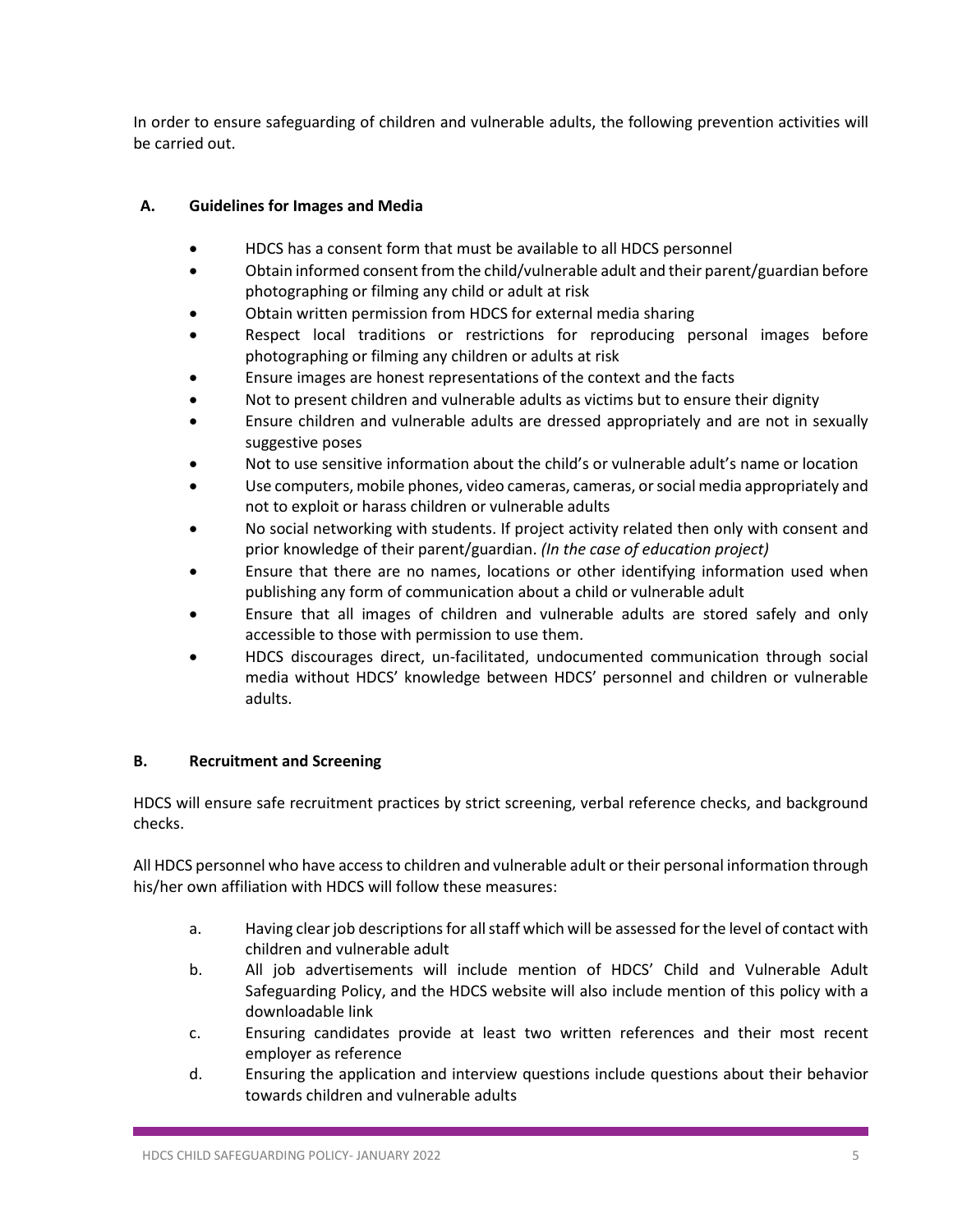- e. Ensuring that all candidates for staff and interns have a background check, identification check, criminal record/police background check prior to employment
- f. Ensuring all new staff and long-term volunteers have Child and Vulnerable Adult Safeguarding training included in their induction
- g. Ensuring that all personnel have signed the Code of Conduct.

HDCS reserves the right not to hire an applicant or to terminate an employment, if the recruitment process or background check reveals that the person is not suitable to work in an environment where there will be children and/or vulnerable adult.

#### **C. Increasing awareness and Training**

- IMT/CSFP will provide research or send participant(s) to attend trainings regarding international standards and Nepali legislation for Child and Vulnerable Adult Safeguarding and Protection.
- IMT/CSFP will ensure all current and future HDCS personnel receive training of this policy, as well as, access to a copy (translated into Nepali). Refresher training will be conducted for staff regularly, at a minimum on an annual basis and will also see to the audits of the procedures being implemented.
- A project work plan will be integrated that includes compulsory training on Child and Vulnerable Adult Safeguarding before being deployed to project areas.
- HDCS staff must:
	- a) Immediately report any concerns of child and vulnerable adult exploitation and abuse, by anyone covered by this policy
	- b) Complete Child and Vulnerable Adult Safeguarding Training and acknowledge their responsibility by singing the Code of Conduct (Appendix A).

#### **D. Safeguarding Focal Person**

A Central Safeguarding Focal Person (CSFP) is designated by the Executive Director (ED) to oversee HDCS' obligations described in this policy. The role of the CSFP is to ensure that the risks of harm to children and vulnerable adults are prevented and responsible for receiving and responding to complaints of abuses in the HDCS' work areas. The CSFP and IMT has the ultimate responsibility to oversee effective implementation of the policy and will report to the Executive Director of any incidents and to conduct the investigations.

In all HDCS' office or projects, a designated Local Safeguarding Focal Person (LSFP) will be assigned by the respective head of project and will be responsible for implementing the policy. He/she will also coordinate and work closely with the CSFP at the Headquarters.

The appointed Local Safeguarding Focal Person (LSFP), is responsible for the following:

 Ensure all new staff and volunteers have signed the code of conduct for their assigned project location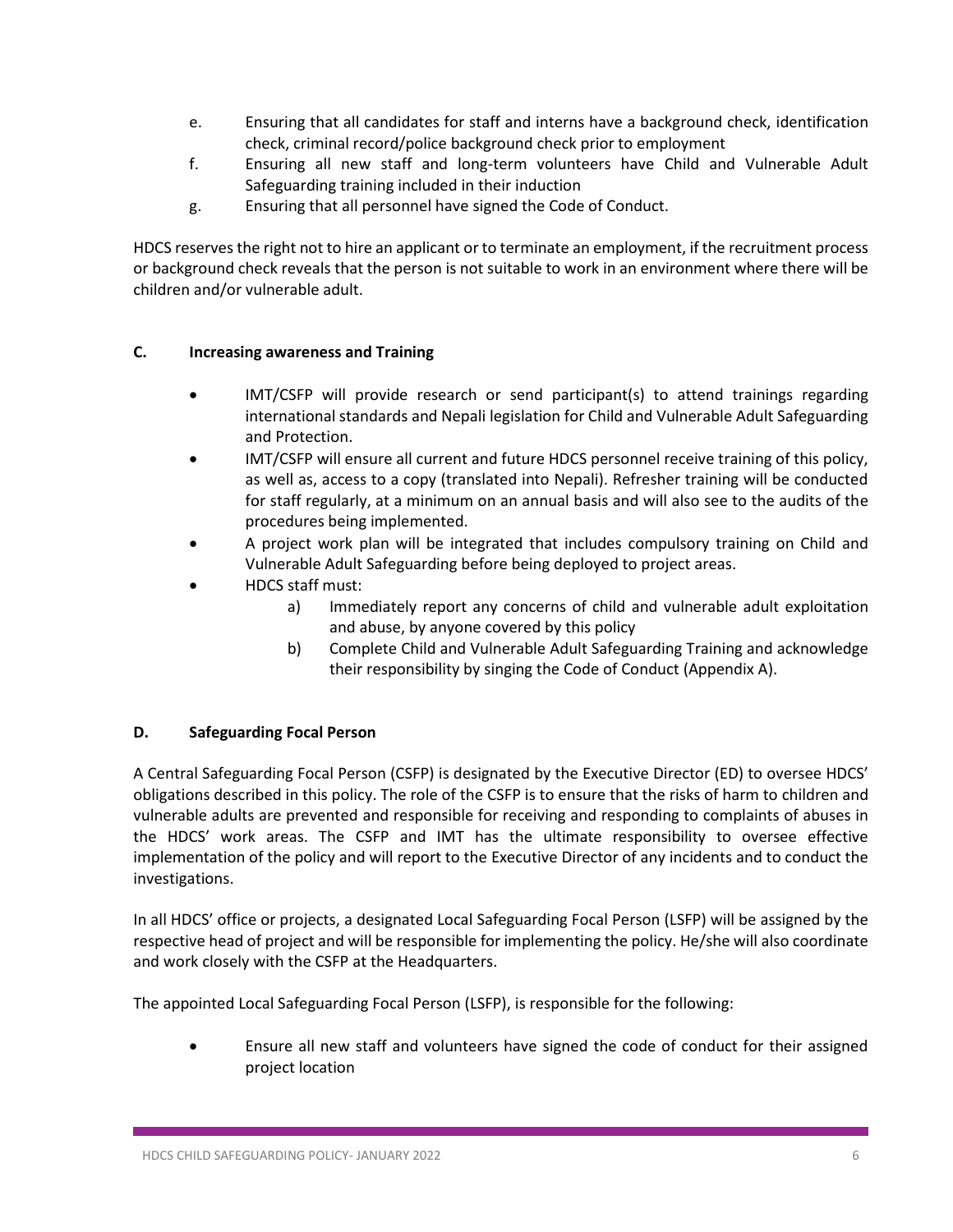- Receive verbal or written complaints from HDCS personnel, or any children/vulnerable adult that may be beneficiaries of HDCS services from their project location
- Immediately notify CSFP of an incident in their project location by phone or email and ensure all complaints are followed up in writing within 24 hours. If CSFP is not available follow protocol as outlined in Appendix B
- Ensure and help follow-up with any actions appointed by IMT/CSFP in a confidential manner and will regularly implement awareness materials provided from IMT/CSFP
- Monitor and assess for any potential risks in the project location, especially when new activities are added
- Conduct a child and vulnerable adult protection audit once every two years.

The LSFP will report any case of abuse from their location to the HQ CSFP. The procedures of the Reporting Framework in the Appendix B and C will be followed accordingly.

#### **E. Risk Management**

- Child/vulnerable adult protection risk assessments will be conducted for all current projects and identified risks will have mitigation strategies put in place.
- Risk assessment will be conducted for all new projects, at project design or proposal stage, with mitigation for any risks involved.
- The child/vulnerable adult safeguarding incident reporting framework will be publicly displayed in all project locations, translated into local languages and child-friendly versions, and beneficiaries made aware of the framework and how to report any incidents.
- Documentation will be kept of beneficiaries' consent for any photos, videos taken.
- Photos, video will be stored securely, only accessible to those staff who need to access them, with no identifying features in the file names and no real names used in publishing the photos.

#### 5. **Complaints and Reporting**

All incidents of child/vulnerable adult abuse, whether observed or reported by the child or another person, will be reported immediately (within 24 hours) by staff members to the relevant LSFP at their project location.

- It is everyone's responsibility to ensure the protection of children and vulnerable adults, however, there will be certain roles and procedures to follow in the case of reporting abuse by the shared responsibility of the LSFP and the CSFP and the IMT.
- The Child and Vulnerable Adult Safeguarding Reporting Framework/Flowchart will be publicly displayed in all project locations, along with the staff Code of Conduct.
- The LSFP is responsible for making the project staff aware about the policy and the reporting process. Any behavior suspected to be child/vulnerable adult exploitation and abuse, including possession of child/vulnerable adult exploitation material, or policy noncompliance by any other staff members or personnel is to be reported to them. The LSFP will be responsible for vetting reports as to whether they are an internal or external concern and then these will be reported to the HQ CSFP. The internal concerns will be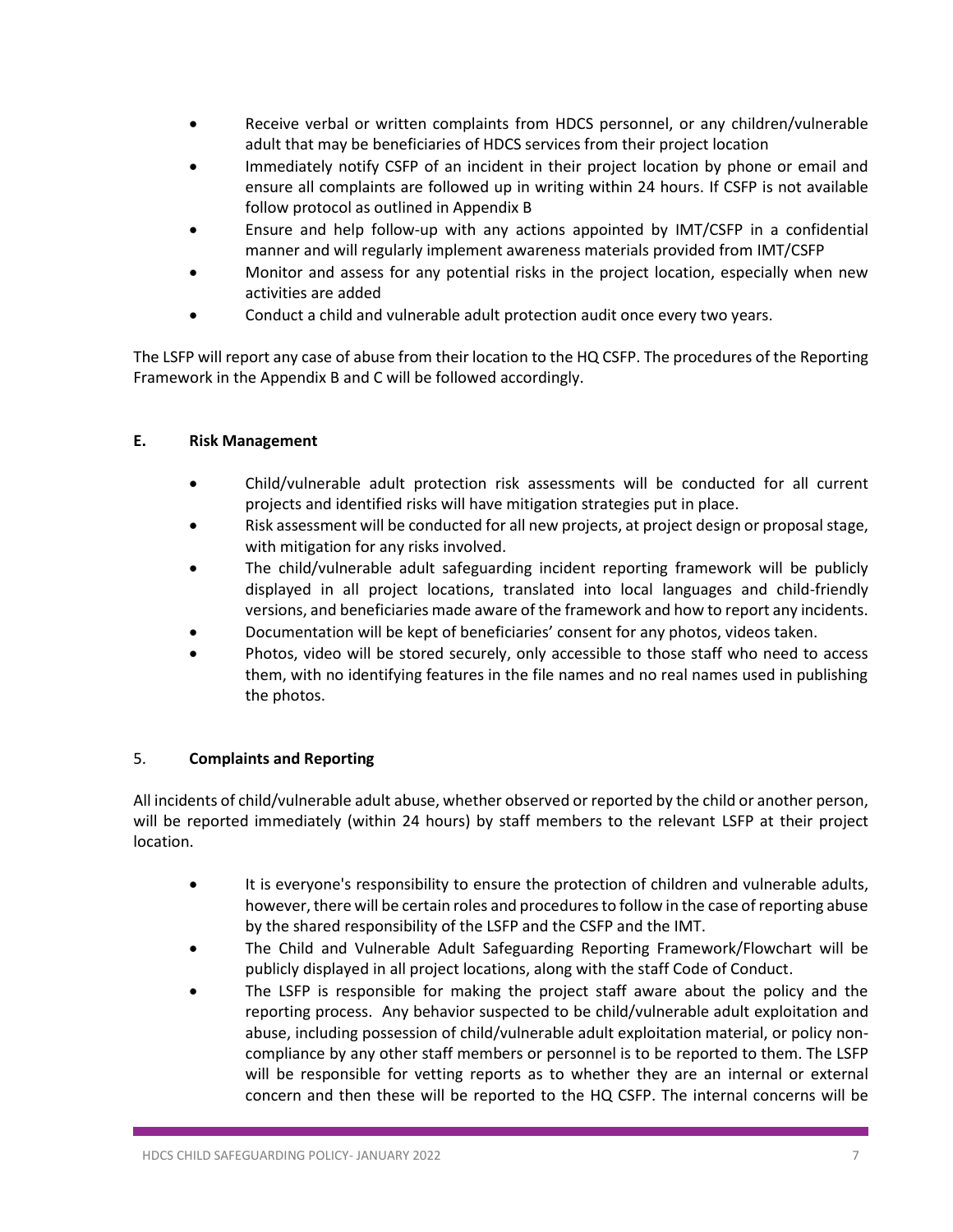reported as given in the Reporting Flowchart and Reporting Form (Appendix B and C), the external concerns must be notified to the HQ CSFP who can help the staff member refer it to the appropriate person/agency/authority.

- At each project level there will be a focal person where victims, survivors and witnesses can report any sexual exploitation, abuse and harassment (SEAH) incident, using the incident reporting form (Appendix C).
- HQ CSFP is reported about all incidents of abuse, after the LSFP has vetted the report if the abuse case is an internal concern, the HQ CSFP should be informed within 24 hours.
- IMT- the Internal Management Team will also be involved in the procedures of reporting (Follow Appendix B)
- The personnel involved in the case are considered innocent until proven guilty but will be removed from contact with the children/vulnerable adults during investigation.
- The reaction from the HQ will vary according to the offense. Depending on the case, the staff member may receive a verbal warning and follow-up training or support to better understand and follow the COC.
- If the incident constitutes a crime, such as serious assault, sex abuse or any other matter that has breached the policy and the legislation of Nepal, will be reported to the police following immediate termination of the staff/volunteer member's contract.
- HQ will cooperate with partner organization(s) to ensure proper follow-up with investigation/s.
- After an incident, all measures will be taken to ensure confidentiality both for the child/ vulnerable adult and the alleged perpetrator.

#### **6. Complaint Handling Procedures**

Responses for Children or Vulnerable Adults incidents will include the following:

- A survivor-centered approach will be taken prioritizing victims' and survivors' safety and well-being. Treating them with dignity and respect must be paramount to reporting and their information treated confidentially. They need to be involved in the decision-making process, such that they will not be put to further risk of harm. Whistle-blowers must also feel safe and protected during the reporting process.
- Complaints and concerns will always be investigated and acted upon swiftly. A response must be made within 24 hours of an initial report being received (in the case of a serious allegation where there may be further harm to a child or adult at risk then action must be immediate to remove the potential victims(s) from the situation).
- HDCS will take whatever action is appropriate, necessary, and possible, without risk of further harm to any individual and to ensure the safety of those involved. Where children or vulnerable adults are concerned, their welfare will be the utmost consideration.
- Disclosures from Children or Vulnerable Adults will be treated with sensitivity and without pressing for information only ask questions for clarification. The staff will reassure children or vulnerable adults that they have done the right thing by coming forward and not promise them that they will keep it a secret but explain that they need to tell someone else. Reassure and explain the next steps that need to be taken in order to help them.
- Disclosure or concerns reported by children or vulnerable adults should also be received on the basis that information may be shared with relevant authorities. No staff member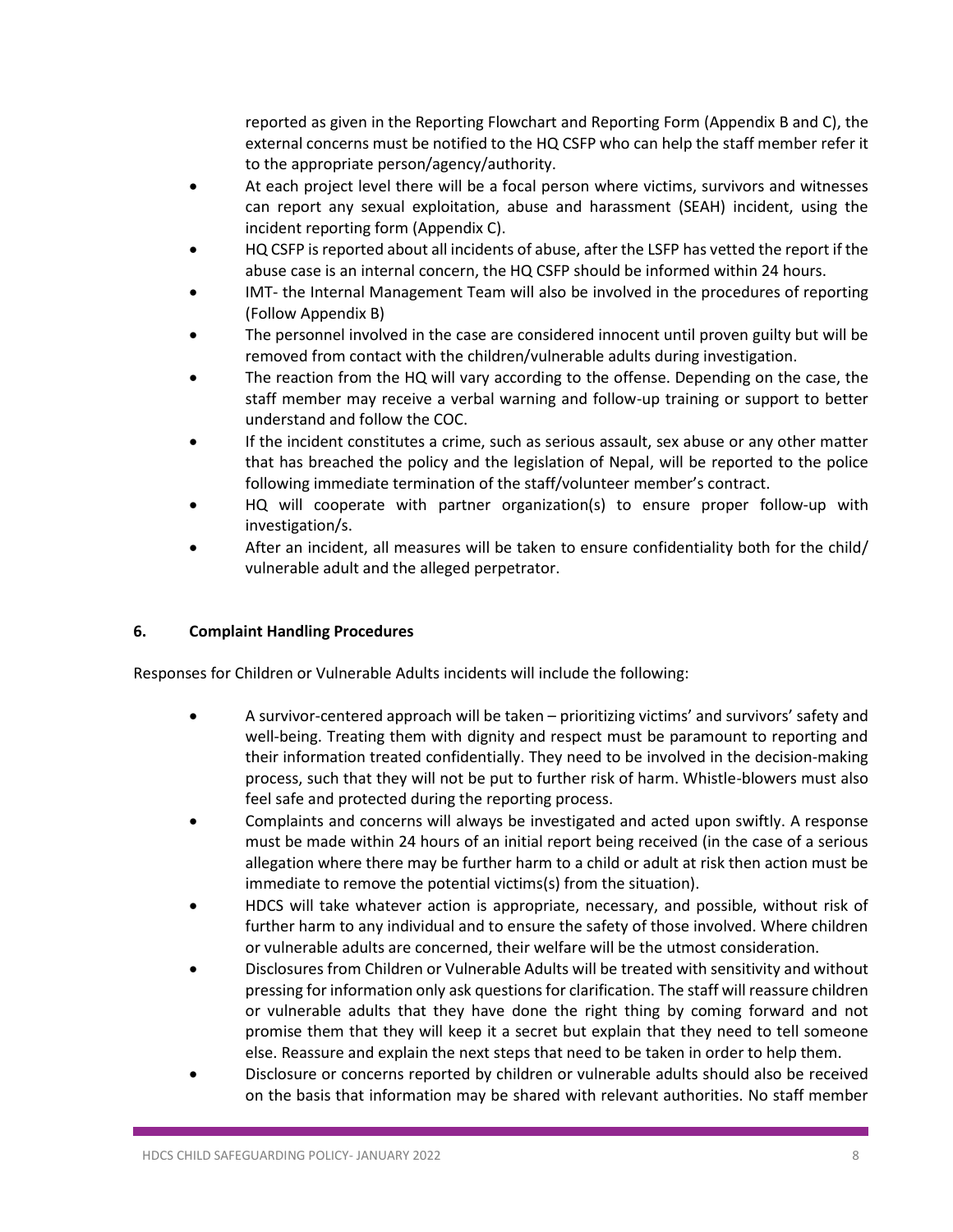or volunteer will prejudice their own standing at work by responsibly reporting potential or suspected children or vulnerable adult's abuse. If reporter requests to be anonymous, HDCS will respect his/her choice and only when an intentional false accusation is found after investigation, HDCS will further manage the issues as a staff management issue.

- The LSFP receiving the complaint should make a risk assessment for the immediate future and do whatever they can to mitigate these risks. They must carefully record the complaint and pass the record, without delay, to the CSFP.
- If the alleged perpetrator is the person who has no affiliation with HDCS, the CSFP/LSFP will still record the incident and provide necessary psychosocial support to the survivor and the family.
- If the alleged perpetrator is the person who has affiliation with HDCS, the Director will convene the meeting. This must be held within 24 hours. If urgent action is required to protect the children/vulnerable adults or others, then this should be done immediately.
- The meeting will be to assess the concern and decide next steps, including who else needs to be kept informed. Parents or guardians of children or vulnerable adults involved will also be informed if appropriate. Apart from this, careful confidentiality will be observed.
- The meeting may instigate an investigation if it is thought that there may have been a breach of organizational policy or standards. The meeting will designate an investigating officer and an investigation team and will continue to guide and monitor the process.
- The ED must notify the Executive Committee (EC) within 24 hours of receipt of a reported crime under this policy.
- In the event that the allegations relate to the ED of HDCS, then the Chair of the EC shall be the person immediately notified.
- All HDCS representatives and implementing partners are required to immediately (see above paragraph) notify the relevant ED of that partner organization if any person working, volunteering, or visiting HDCS projects are accused/suspected of, charged with, arrested for or convicted of criminal offences relating to sexual exploitation, abuse and harassment. If the allegation relates to the ED of that partner organization, then the Chair of that partner organization shall be the person immediately notified.
- Any non-compliant policy incident shall be followed up within five working days; for example, failure to adhere to this policy's minimum standards or principles.
- Any person making a report should not;
- notify the person to whom the claim or allegation relates
- seek to independently investigate or substantiate the claim prior to making notification.
- If in doubt as to whether to report an incidence, in line with HDCS's zero tolerance of inaction, individuals and organizations found not reporting alleged incidents will be viewed as non-compliant.
- The responsibility to follow up the incident and to liaise with relevant investigating authorities' rests with the ED of HDCS or partner organizations where the accused is not from HDCS. Alternatively, in case of allegations against the ED of HDCS or other partner organizations, the responsibility lies with the chair of the governing board or the Chair of EC as in the case of HDCS.
- In accordance with the victims wishes, and it is safe to do so, all alleged incidents that involve a criminal aspect shall be reported through the relevant and correct law enforcement channels.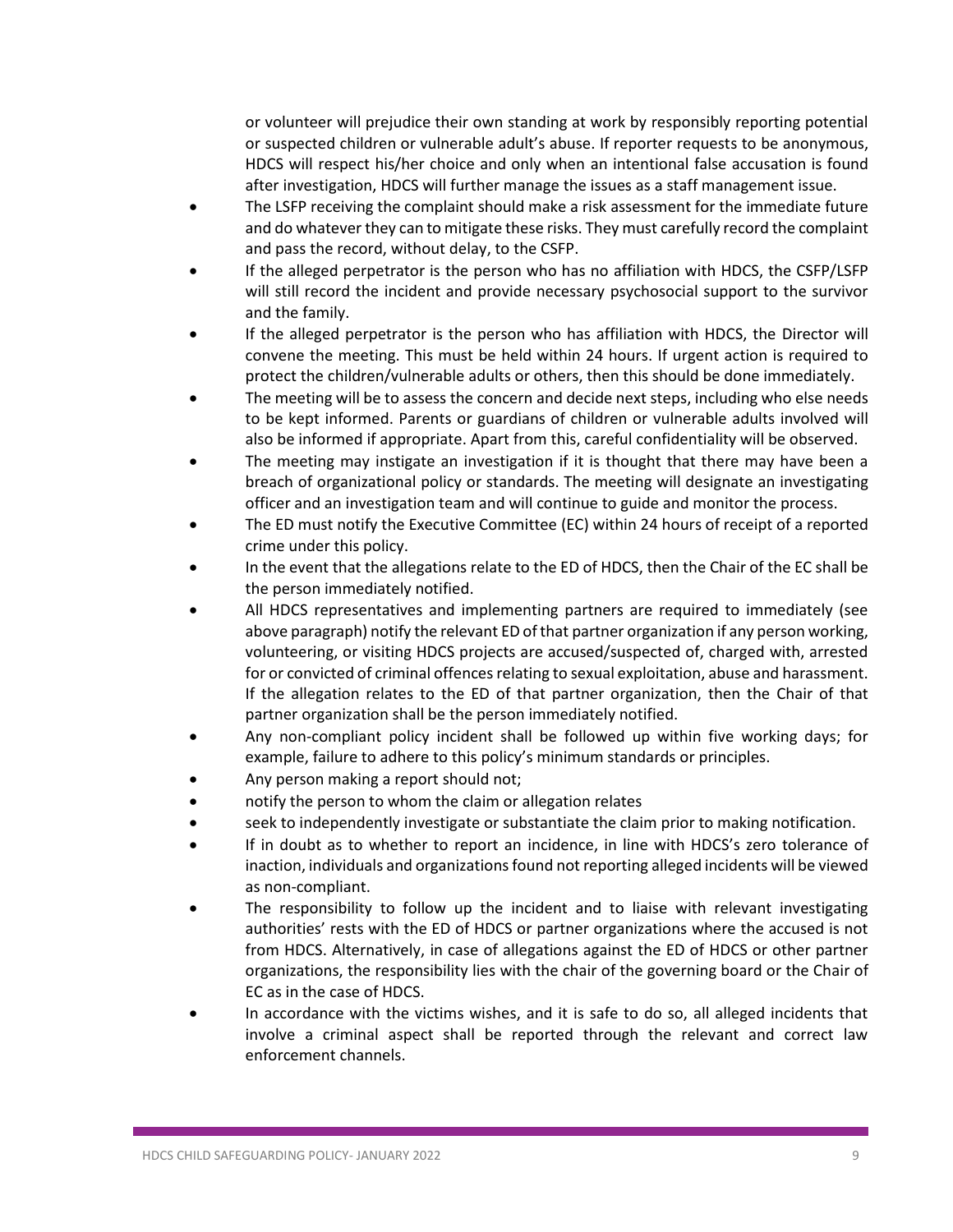#### **Retaliation**

HDCS prohibits any staff from retaliating in any way against anyone who has raised any concern about harassment, sexual harassment or discrimination against another individual. No adverse employment action will be taken for any employee making a good faith report of alleged harassment.

#### **7. Investigation Process**

#### **The responsibilities of the investigation team**

- The investigation team will gather evidence and interview relevant parties in order to establish the probable facts where the non-statutory cases or statutory cases investigation has been non-existent or inadequate.
- The investigation team will also make recommendations on improving the policies and practices that may have enabled the breach of safeguarding children and vulnerable adults as well as on how to rebuild community trust and on what help should be provided to minimize the harm to survivors of the incident.
- If a member of staff is the subject of an allegation, that staff member will be asked to take leave from their duties until an investigation has been completed. If a volunteer is the subject of an allegation, that volunteer will be asked to withdraw from their work until an investigation has been complete. In both cases, it should be made clear that suspension does not imply guilt but rather protects all parties whilst an investigation is undertaken.
- HDCS will provide psychological support and other emergency support to both the alleged survivor and the alleged abused as far as possible whilst an investigation is carried out.

#### **8. Data Protection**

HDCS is committed to apply the highest levels of protection in the processing of personal data and to treat all information received with utmost confidentiality. Consent forms must be signed prior to taking photographs of videography.

#### **9. Monitoring and Evaluation**

HDCS will monitor the implementation of the policy, review and evaluate every 2 years on the effectiveness of the policy and make any changes as needed. A report of the development of this policy relating to review, amendments and evaluations will be provided to the Executive Committee.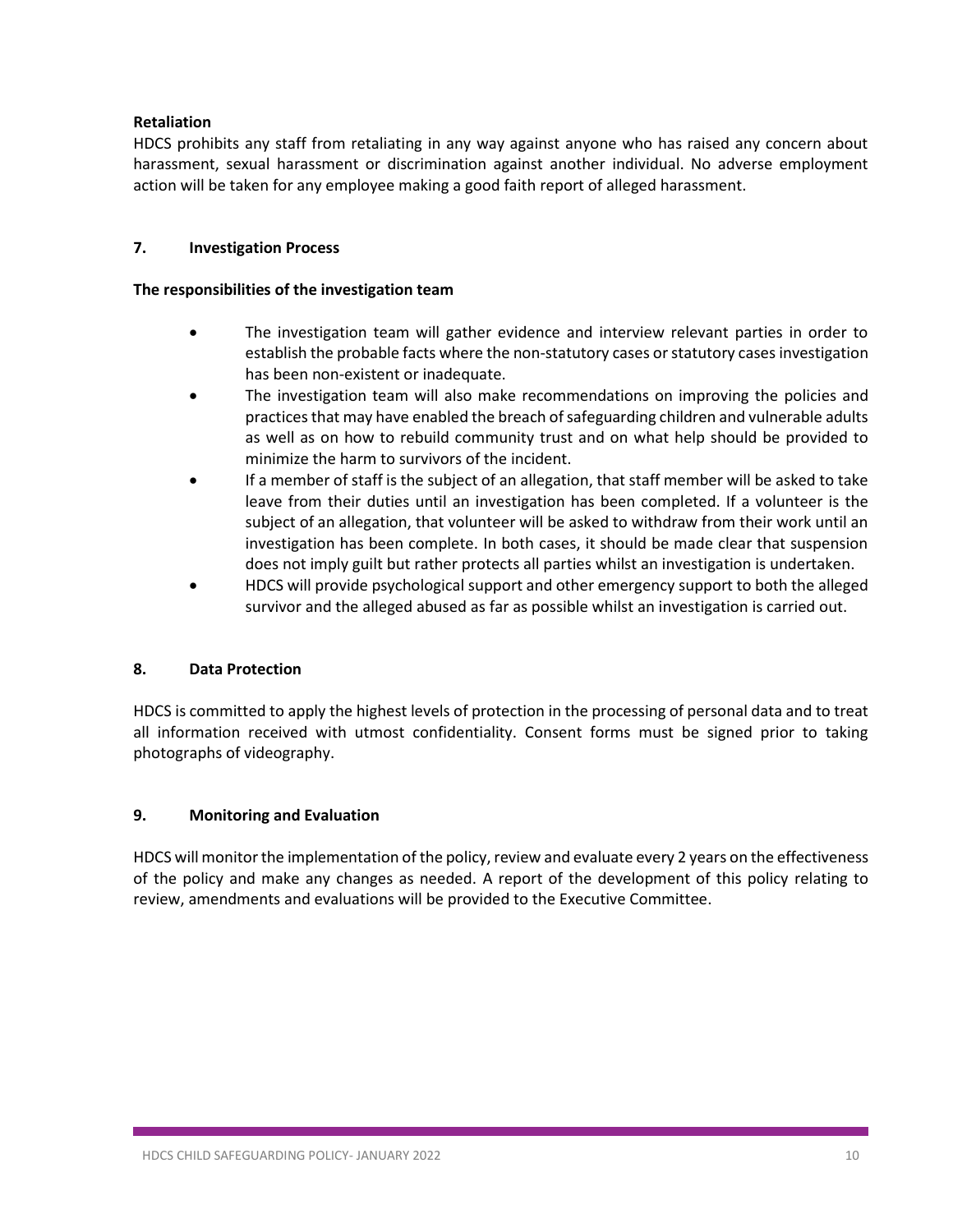#### **Appendix A – HDCS Child and Vulnerable Adult Safeguarding Code of Conduct**

HDCS believes that all children and vulnerable adults should be safe from harm and abuse. The main purpose of this Code of Conduct (COC) is to provide protection to children and vulnerable adults and is also intended to protect staff and the organization from false accusations of inappropriate behavior or abuse. Personnel who have a contractual agreement with HDCS, or any volunteers with direct contact with children through one of our projects, are bound to abide by these behavioral protocols. Failure to comply with the COC may result in legal action and/or disciplinary measures, including termination (if contractual), and discontinuation of involvement (visitors and 'others')

I, \_\_\_\_\_\_\_\_\_\_\_\_\_\_\_\_\_ [insert name], acknowledge that I have read and understood the HDCS Child and Vulnerable Adult Safeguarding Policy, and agree that in the course of my association with HDCS,

#### **I must**

- Be truthful in the recruitment process and on declaring previous criminal convictions when applying to work for HDCS.
- Comply with all relevant safeguarding international standards and all relevant Nepali legislation.
- Treat all children and adults with respect regardless of discriminatory factors such as gender, caste, religion or disability.
- Ensure whenever possible, that another adult is present when working in the proximity of children, also known as the "two-adult rule."
- Immediately report concerns or allegations of child/vulnerable adult abuse, especially those committed by anyone associated with HDCS, in accordance with the Reporting Framework from the HDCS Child and Vulnerable Adult Safeguarding Policy. Failure to report any concerns of abuse constitutes a violation of the Code of Conduct.

#### **I must NOT**

- Physically assault or physically abuse children or vulnerable adults.
- Develop sexual relationships with children or vulnerable adults.
- Place myself in a position where I could be accused of sexually abusing a child or vulnerable adult.
- Use language or behavior towards children/adults that is inappropriate, harassing, abusive, sexually provocative, demeaning, or culturally inappropriate.
- Behave in an inappropriate physical manner e.g. touching, viewing or holding private parts of children or vulnerable adults, fondle, hold, kiss, hug, or touch minors and vulnerable adults in an inappropriate or culturally insensitive way.
- Offer benefits such as food, clothes, jobs, money in exchange for sexual favors
- Show favoritism to any individual for sexual favors in return
- Act in ways intended to shame, humiliate, belittle or degrade children or vulnerable adults, or otherwise perpetrate any form of emotional abuse.
- Be intoxicated under the influence of alcohol or drugs whilst children or vulnerable adults are in my care.
- Engage with any person younger than 18 in any form of sexual intercourse or sexual activity, including paying for sexual services or acts.
- Sleep in close proximity with children, unless absolutely necessary, in which case the supervisor is informed and if possible, ensure another adult is present.
- Use physical punishment on children/vulnerable adults.
- Promote any cultural practices that violate the protection rights of the child/vulnerable adult.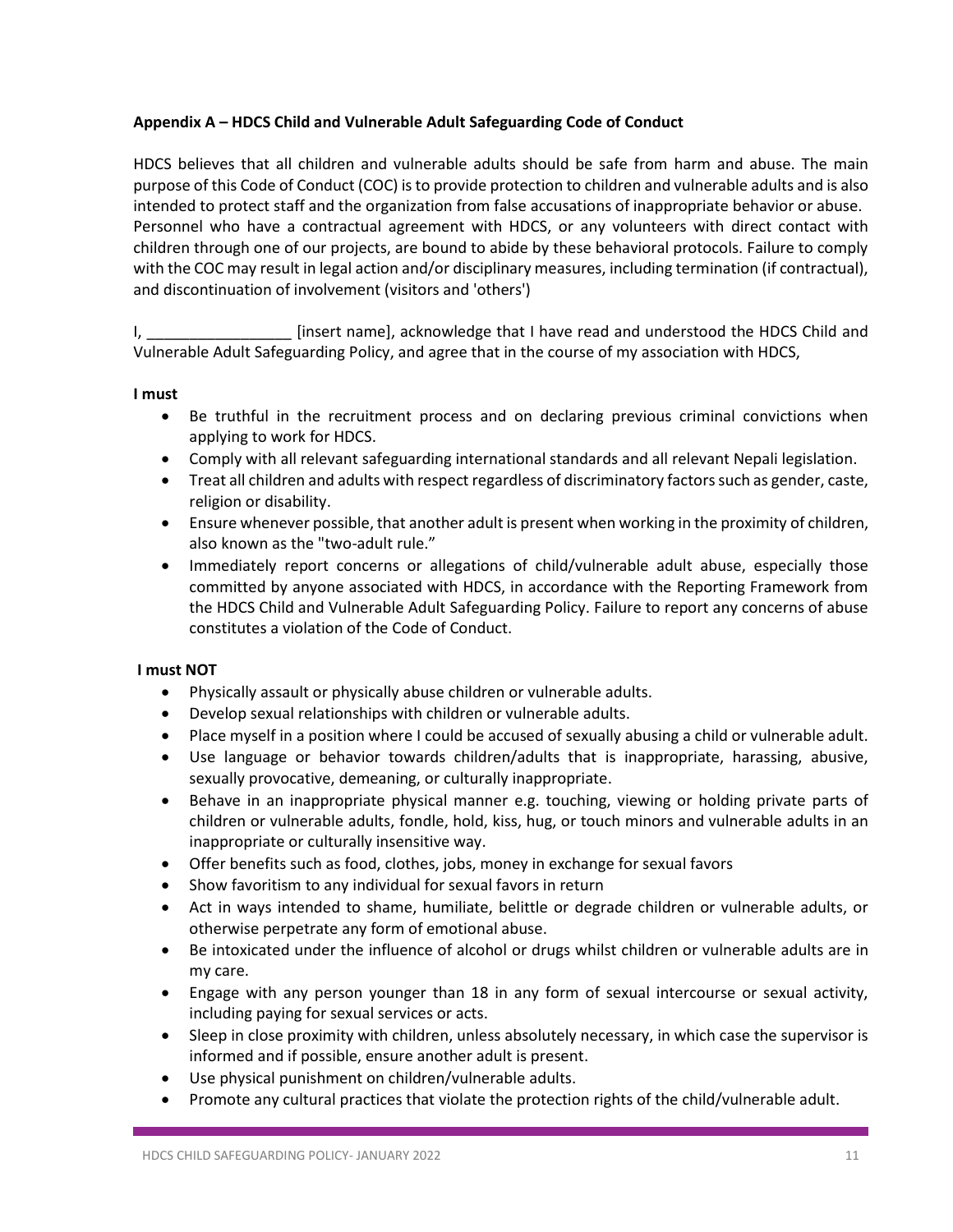- Not hire children/vulnerable adults for domestic help ever or for other labor acts which are inappropriate given their age or developmental stage, which interferes with their time available for education and recreational activities, or which places them at significant risk of injury.
- *(In the case of education project)* Make private contact with students through social media or telephone calls or texting. Digital communications should be via the school e-mailing system.

#### **Guidelines for Images and Media**

**I must:**

- Obtain informed consent from the child/vulnerable adult and their parent/guardian before photographing or filming any child/ vulnerable adult (as a part of this, I must explain how the media will be used).
- Obtain written permission from HDCS for external media sharing.
- Respect local traditions or restrictions for reproducing personal images before photographing or filming any children/vulnerable adult.
- Ensure images are honest representations of the context and the facts.
- Not present children/vulnerable adults as victims but ensure their dignity.
- Ensure children and vulnerable adults are dressed appropriately and are not in sexually suggestive poses.
- Not use sensitive information about the child's/vulnerable adult's name or location.
- Use computers, mobile phones, video cameras, cameras, or social media appropriately and not to exploit or harass children/vulnerable adults.
- Not engage in social networking with students. If project activity related, then only with consent and prior knowledge of their parent/guardian. *(In the case of education project)*
- Ensure that there are no names, locations or other identifying information used when publishing any form of communication about a child/vulnerable adult.
- Ensure that all images of children and vulnerable adults are stored safely and only accessible to those with permission to use them.

I understand that the responsibility is on me as a person associated with HDCS to use common sense, to act appropriately when children/vulnerable adults are present, and to avoid actions and behavior that could be construed as child/vulnerable adult exploitation or abuse.

By signing this Code of Conduct, I also attest that I have committed no offenses relating to children in any country (whether pending, proven, or undetected), and that I am a suitable person for a position which may include contact with children and vulnerable adult.

| - |  |
|---|--|
|   |  |

Witness Signature Later and the Date: Later and Date: Later and Date: Later and Date: Later and Date: Later and Date: Later and Date: Later and Date: Later and Date: Later and Date: Later and Date: Later and Date: Later an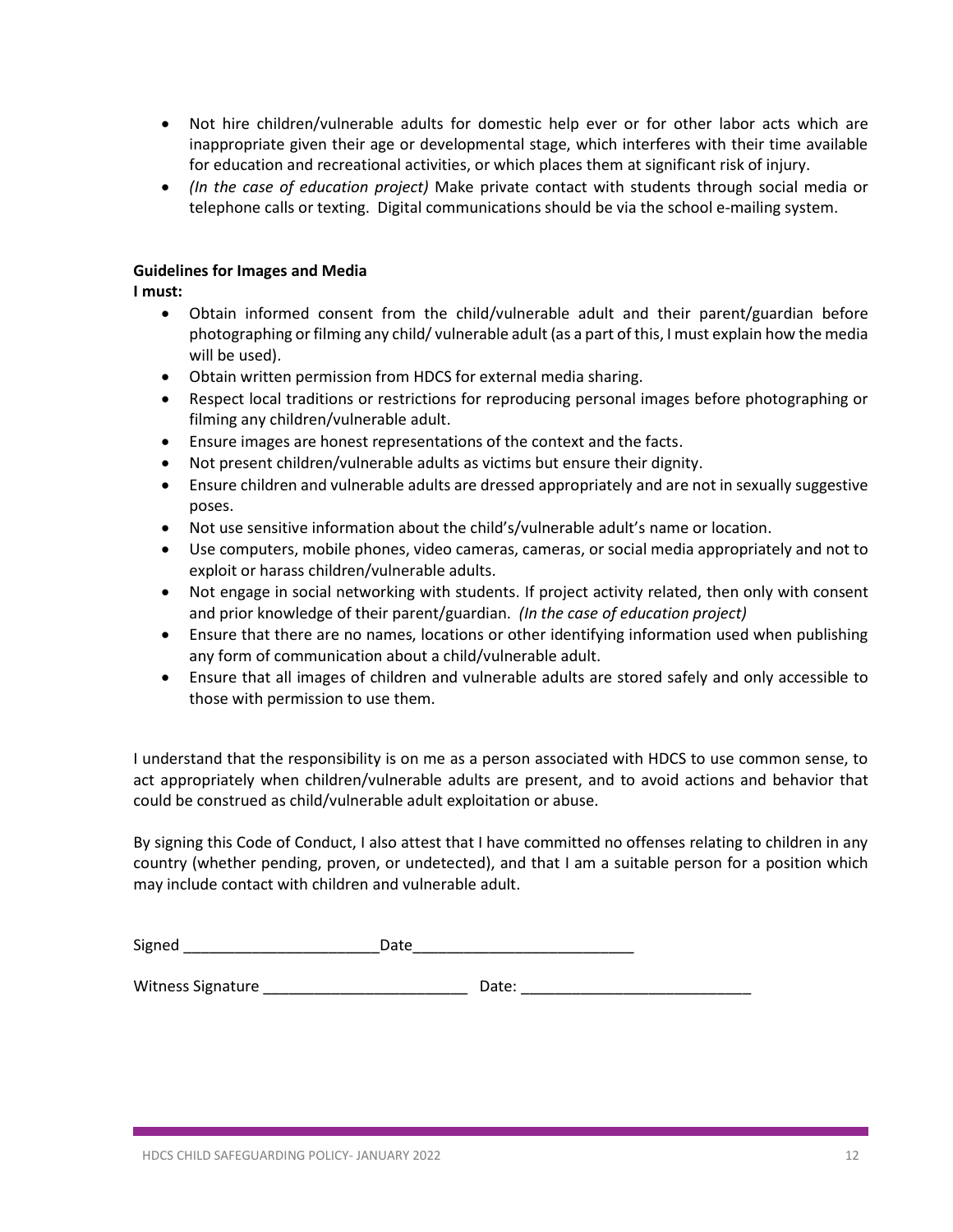#### **Appendix B** – **Reporting Flowchart**

**Child and Vulnerable Adult Safeguarding Issues/ Incidents**

**HDCS personnel or member of the public immediately contacts and discusses with the appointed safeguarding focal person (CSFP/LSFP)**

**If C/LSFP is not available, HDCS personnel or member of the public immediately discussed with their manager and/or senior colleague as they think is appropriate**

**LSFP immediately reports to CSFP/ IMT/ ED. Reports must be submitted by phone or email the same day or within 24 hours** 

**CSFP/ IMT/ ED take immediate action and follow appropriate, legal and necessary protocols**

**CSFP/IMT/ED notify relevant authorities immediately in case of child or vulnerable adult abuse and exploitation. Reporting to police or separating them from future harm must be the first response in the local project area.** 

**HDCS HQ reports to international donors within 24 hours or as soon as possible** 

**CSFP/ IMT/ ED notify Executive Committee.** **STAGE 1:**

Reporting right away will help the child's/ vulnerable adult's immediate safety. It is mandatory to report to HDCS if a staff member is involved in child/ vulnerable adult's abuse or exploitation.

**STAGE 2:** HDCS IMT will have confidentiality and will be held accountable for following appropriate reporting protocol.

**HDCS IMT and partners may provide the support needed to the project, the child/ vulnerable adult/ family and community as subsequent steps.**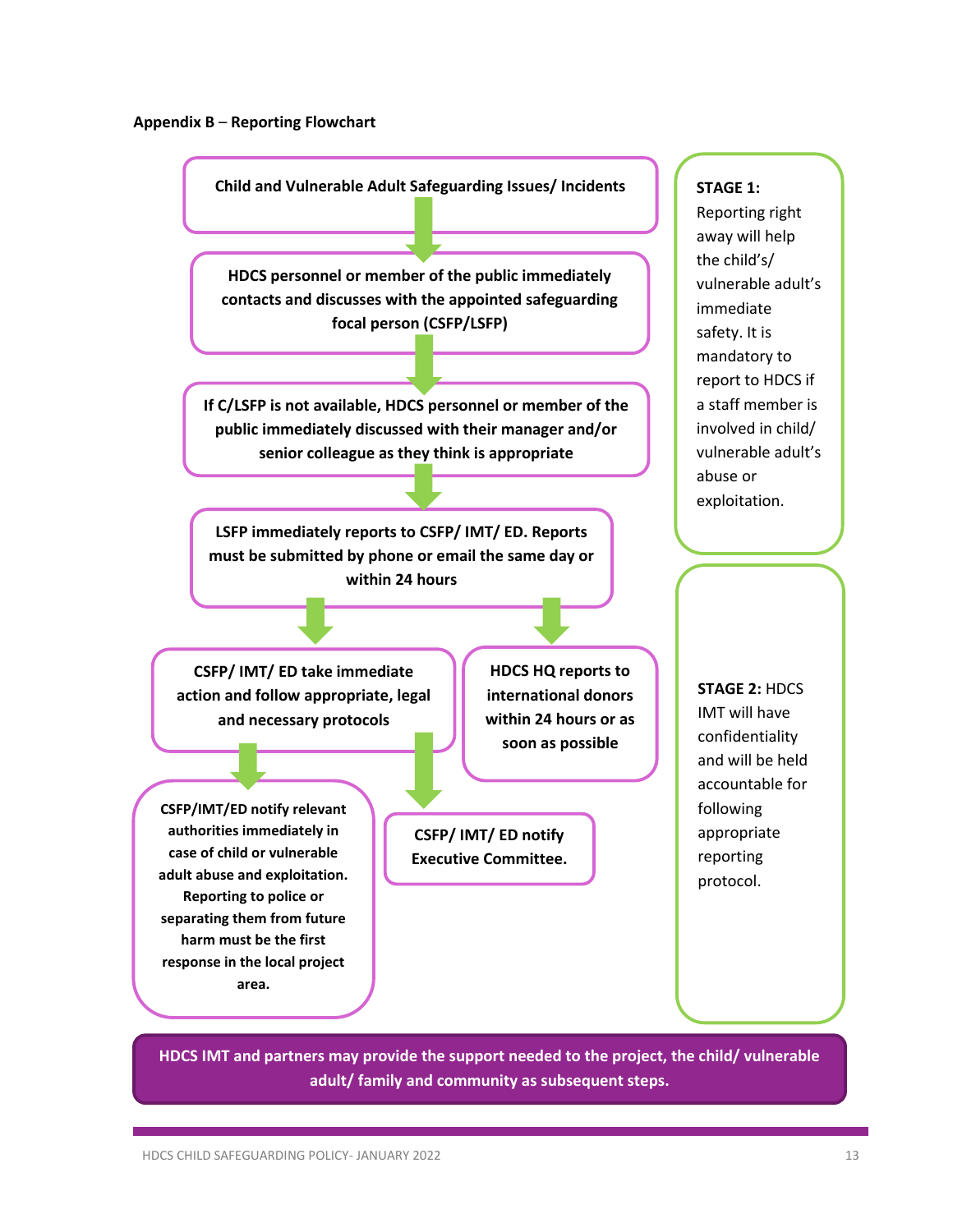### **Appendix C – Incident Reporting Form – \*\*\*KEEP HIGHLY CONFIDENTIAL\*\*\***

Date of Report: ……………………Time: ………………………Location: ………………………………….. How was the information received? Please tick: In-person Letter E-mail Phone

| 1. Details of Child/Vulnerable Adult                    |
|---------------------------------------------------------|
| Name:                                                   |
| Age and Gender:                                         |
| Address:                                                |
| School (if relevant)/ Education level:                  |
| Occupation:                                             |
| Any disability:                                         |
| Alias:                                                  |
| Others (any):                                           |
| 2. Details of Person/s Reporting Concerns (if provided) |
| Name:                                                   |
| Address:                                                |
| Cell no:                                                |
| Occupation:                                             |
| Relationship to Child/ Vulnerable Adult:                |
|                                                         |
| 3. Details of Report                                    |
|                                                         |
| Details of alleged perpetrator:                         |
| Age and Gender:                                         |
| Relationship to child/ vulnerable adult:                |
| Occupation:                                             |
|                                                         |
|                                                         |
|                                                         |
| <b>Current situation of Child/Vulnerable Adult(s):</b>  |
| Presenting problems:                                    |
| Safety:                                                 |
| Physical health:                                        |
| Psychological:                                          |
| Social:                                                 |
| Other:                                                  |
|                                                         |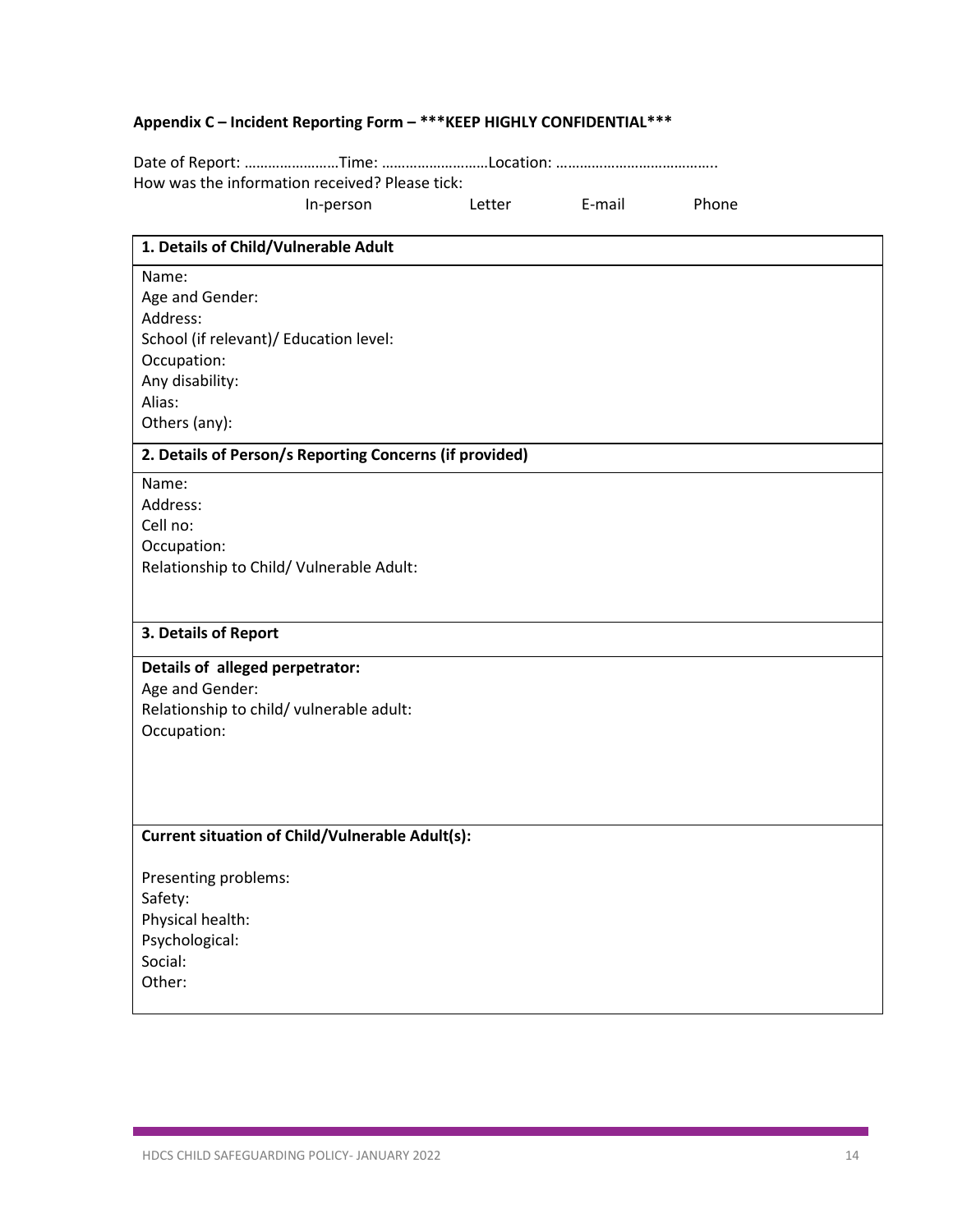| Detail Description of concern, allegation or complaint:                                                                                                                                                             |  |
|---------------------------------------------------------------------------------------------------------------------------------------------------------------------------------------------------------------------|--|
|                                                                                                                                                                                                                     |  |
| Date:                                                                                                                                                                                                               |  |
| Time:                                                                                                                                                                                                               |  |
| Location of incident(s):                                                                                                                                                                                            |  |
| Incident that occurred:                                                                                                                                                                                             |  |
| Witness (if known):                                                                                                                                                                                                 |  |
| Does the Child/Vulnerable Adult(s) know this concern is being raised?                                                                                                                                               |  |
|                                                                                                                                                                                                                     |  |
| Any other details of concerns, allegations or incident(s )dates, times, who was present, who else knows,<br>description of any observed injuries, parents' views, vulnerable adult's views, child's views if known. |  |
|                                                                                                                                                                                                                     |  |
|                                                                                                                                                                                                                     |  |
|                                                                                                                                                                                                                     |  |
|                                                                                                                                                                                                                     |  |
| 4. Details of Parents/Guardians                                                                                                                                                                                     |  |
| Reporter discussed with parents/guardians<br>yes/no                                                                                                                                                                 |  |
| Parents/Guardians are aware that this concern is being reported to HDCS yes/no                                                                                                                                      |  |
| Parent/Guardian Info                                                                                                                                                                                                |  |
| Relationship to Child/Vulnerable Adult:                                                                                                                                                                             |  |
| Name of Parent/Guardian:                                                                                                                                                                                            |  |
| Address:                                                                                                                                                                                                            |  |
| Cell no:                                                                                                                                                                                                            |  |
|                                                                                                                                                                                                                     |  |
|                                                                                                                                                                                                                     |  |
| 5. Report recipient details:                                                                                                                                                                                        |  |
| Name:                                                                                                                                                                                                               |  |
|                                                                                                                                                                                                                     |  |
| Position:<br>Date:                                                                                                                                                                                                  |  |

\*\*\*All information provided will be treated with utmost confidentiality. Contact the Central or Local Safeguarding Focal Person to get advice and information on any unsure situation regarding the Child's/ Vulnerable Adult's safeguarding.

Signature: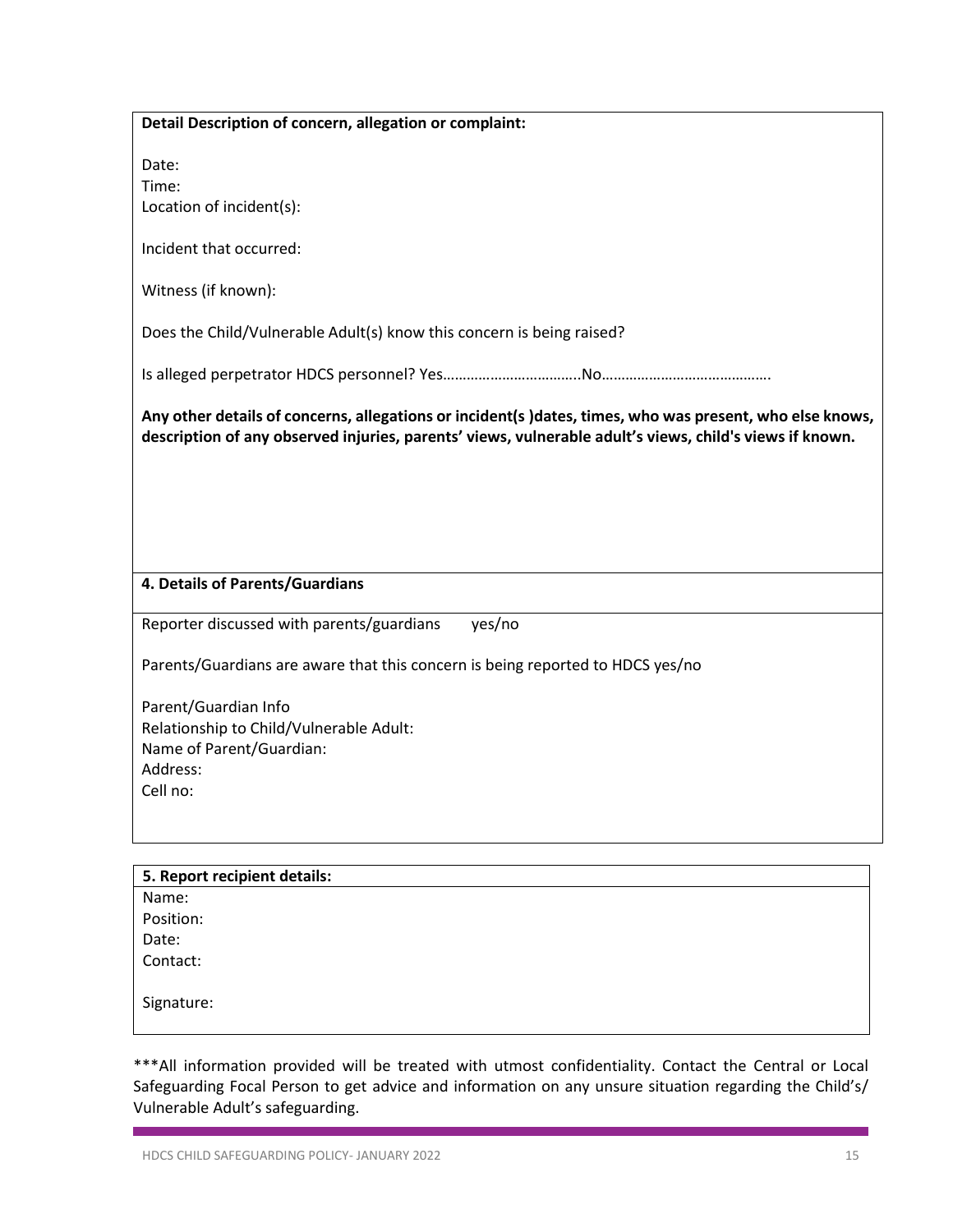#### **Appendix D** – **Definitions of Terms**

**Beneficiaries:** A person who derives advantage from something, especially in this case, who benefits from this policy: children, families, and local communities.

**Central Safeguarding Focal Person (CSFP):** The person who has been given responsibility for receiving notices of abuse or potential abuse(s) of children to the next person of authority within the organization and other project locations.

**Child:** Any person under the age of 18 as defined in the UN Convention on the Rights of the Child (UNCRC).

**Code of Conduct (COC):** A set of rules outlining the responsibilities of, or proper practices for, an individual, party or organization. Related concepts include ethical, honor and moral codes, as well as religious laws.

**Child and Vulnerable Adult Safeguarding Policy (CVASP)**: A policy which an organization uses in order to mandate the protection of children and vulnerable adult from any abuses; done by default of a code of conduct agreed upon by personnel.

**Child Neglect:** Neglect and negligent treatment is the inattention or omission on the part of the caregiver to provide for the development of the child in: health, education, emotional development, nutrition, shelter and safe living conditions, in the context of resources reasonably available to the family or caretakers and which causes, or has a high probability of causing, harm to the child's health or physical, mental, spiritual, moral or social development. This includes the failure to properly supervise and protect children from harm as much as is feasible (WHO, 1999).

**Emotional Abuse:** includes the failure to provide a developmentally appropriate, supportive environment, including the availability of a primary attachment figure, so that the child can reach their full potential in the context of the society in which the child lives. There may also be acts toward the child that cause or have a high probability of causing harm to the child's health or physical, mental, spiritual, moral or social development. These acts must be reasonably within the control of the parent or person in a relationship of responsibility, trust or power. Acts include restriction of movement, degrading, humiliating, scapegoating, threatening, scaring, discriminating, and ridiculing or other non-physical forms of hostile or rejecting treatment (WHO, 1999).

**Executive Committee (EC):** The Executive Committee plays a vital role in the development and success of the organization. The Executive Board holds the authority and responsibility to ensure the fulfilment of the organization's vision, mission, and project goals. The Executive board is headed by the Chairperson, Treasurer, and Secretary who also hold the decision making power over the organization and its programs and projects.

**Executive Director (ED):** The Executive Director, appointed by the Executive committee oversees the daily operations and management of the organization and reports to the Executive Committee.

**Exploitation:** The use of the children and vulnerable adults for the benefit of the others. This includes labor, trafficking and exchange of sexual favors for goods, food and money through an abuse of power or trust.

**Internal Management Team (IMT):** HDCS' Internal Management Team is responsible for overseeing day to day project management issues including serving in the capacity as Safeguarding Committee. The IMT holds a monthly meeting and reports to the Executive Director who passes the report onto the Executive Committee.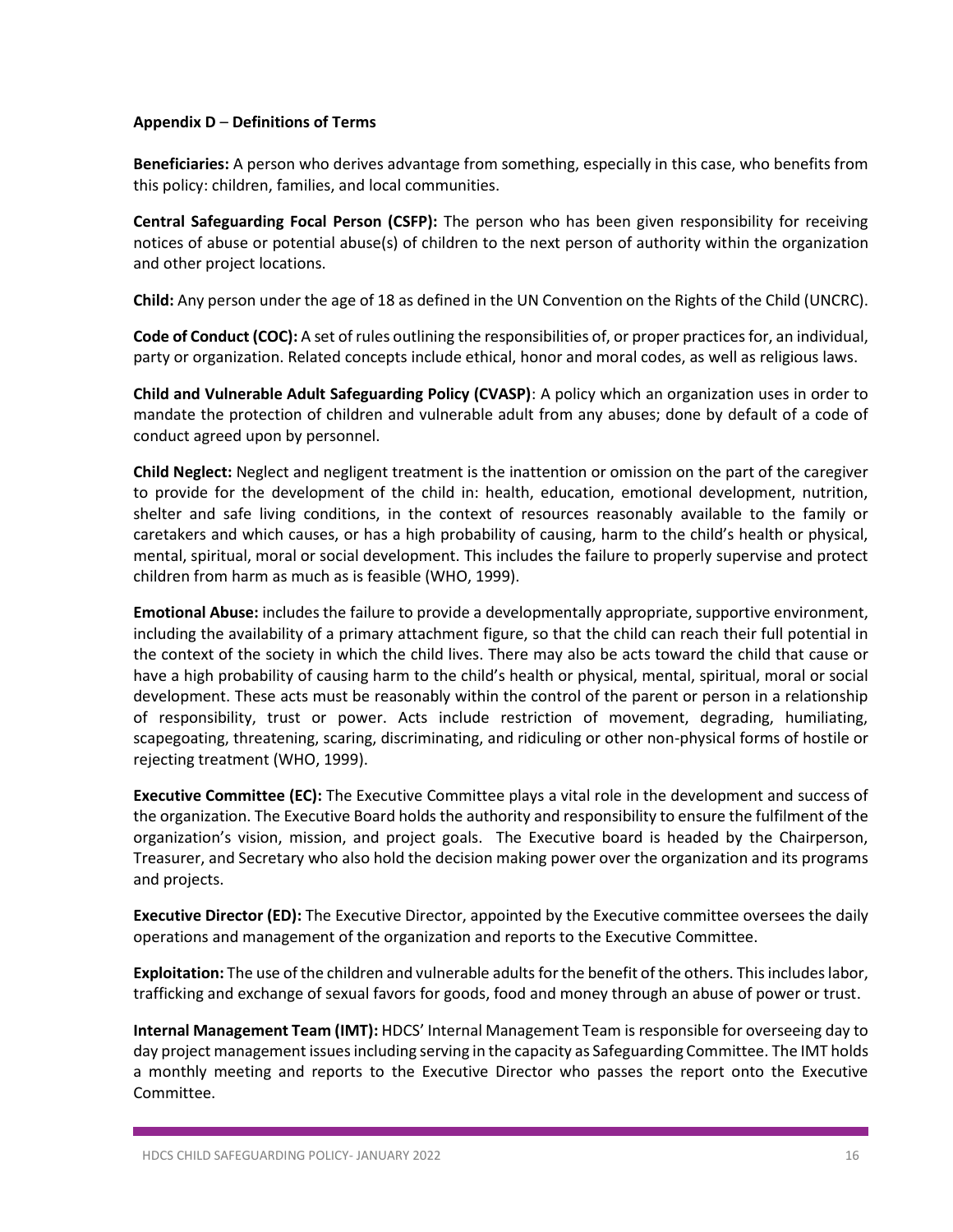**Local Safeguarding Focal Person (LSFP):** The person who has been designated and given responsibility at project locations to handle reports received about issues or incidences of abuse, exploitation, neglect, and harassment.

**Perpetrator:** a person who carries out a harmful, illegal or immoral act. A person (or group of persons) who commits an act of sexual exploitation or offence.

**Physical Abuse:** the use of force which results in pain or injury or a change in a person's natural physical state or the non-accidental infliction of physical fore that results in bodily injury, pain or impairment. This includes hitting, beating, kicking, shaking, biting, strangling, scalding, and burnings, poisoning and suffocating. It is the actual or potential physical harm from an interaction or lack of interaction, which is reasonably within the control of the parent or person in a position of responsibility, power, or trust. There may be single or repeated incidents (WHO, 1999).

**Safeguarding**: it is the set of internal facing, critical policies, procedures and practice that we employ to ensure that our organization itself is a child and vulnerable adult safe organization. This means we ensure that: anyone who represents our organization behaves appropriately towards children and vulnerable adults and never abuses the position of trust that comes with being a member of our organization family. Everyone associated with the organization is aware of and responds appropriately to issues of child/vulnerable adult abuse and the sexual exploitation of children/vulnerable adult. We create a childsafe and vulnerable adult safe environment in all our activities by always assessing and reducing potential risks to children and vulnerable adult and we are driven by the duty of care that we have to children and vulnerable adults.

**Sexual Abuse:** The actual or threatened physical intrusion of a sexual nature, whether by force or under unequal or coercive conditions. It covers sexual offences including but not limited to: attempted rape, abusive sexual contact like unwanted touching, incest, behavioral sexual harassment and all forms of sexual activities(which includes attempts to force someone to perform oral sex) including pornography. All sexual activity with someone under the age of consent (18 years old in Nepal) is considered to be sexual abuse.

**Sexual Exploitation:** any actual or attempted abuse of a position of vulnerability, differential power, or trust for sexual purposes. It includes profiting monetarily, socially or politically from sexual exploitation of another. Sexual harassment can take several forms. It can be obvious or indirect, physical or verbal, repeated or one off and perpetrated by any person of any gender towards any person of any gender. Sexual harassment can be perpetrated against beneficiaries, community members, citizens, as well as staff and personnel.

**Sexual Harassment:** A person sexually harasses another person if the person makes an unwelcome advance or an unwelcome request for sexual favors, or engages in other unwelcome conduct of a sexual nature, in circumstances in which a reasonable person, having regard to all the circumstances, would have anticipated the possibility that the person harassed would be offended, humiliated or intimidated.

**Survivor**: persons who experience any form of exploitation or abuse and whose claims have been substantiated through an administrative investigation process or by a governmental judicial process.

**United Nations Convention on the Rights of the Child (UNCRC):** is a human rights treaty which sets out the civil, political, economic, social, health and cultural rights of children.